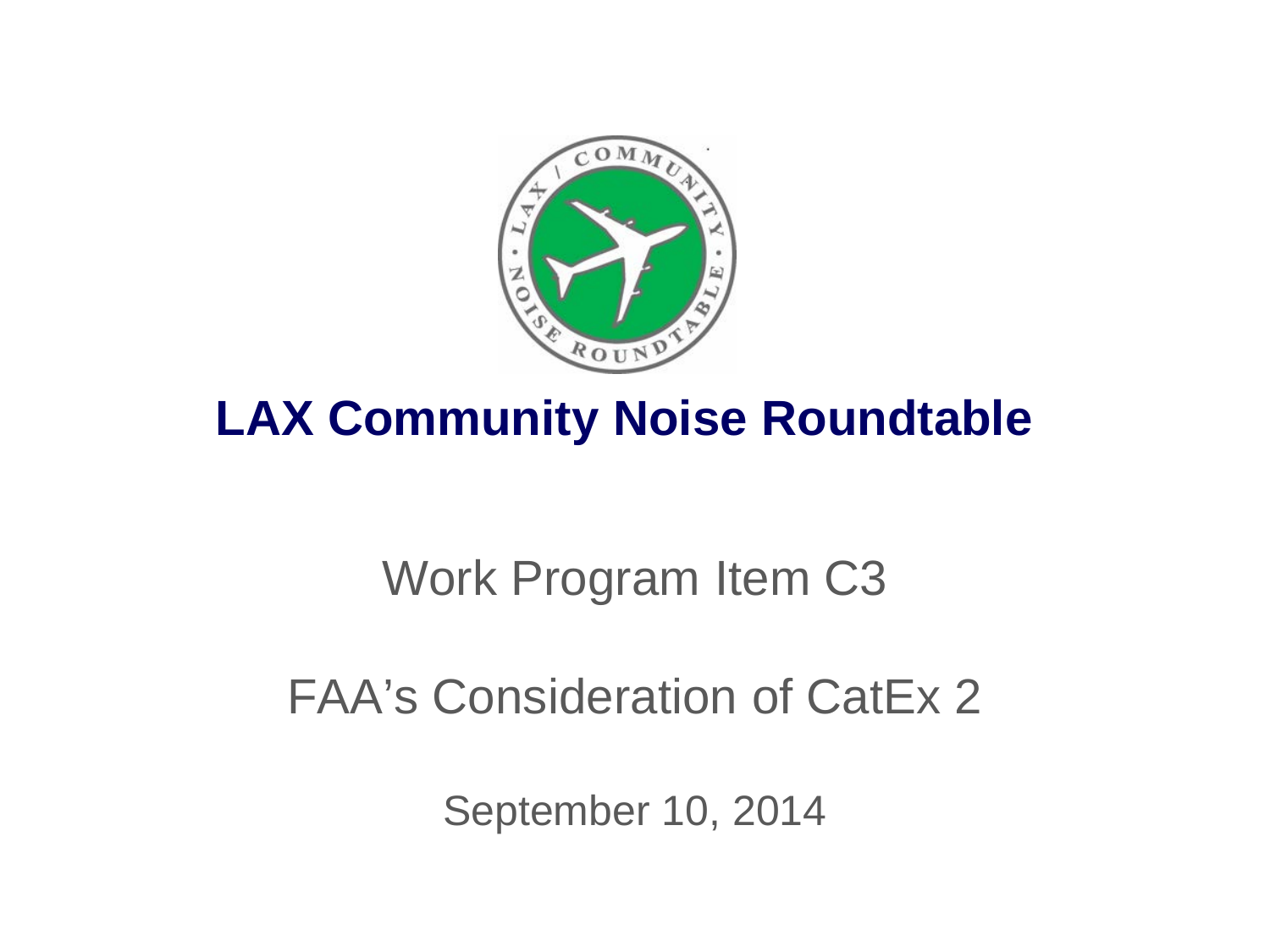

#### **INTRODUCTION**

- **On February 14, 2012, President Obama signed into law the "FAA Modernization and Reform Act of 2012," which was primarily focused on authorizing FAA appropriations for fiscal years 2011 through 2014**
- **Like most bills, the FAA Modernization and Reform Act contained loosely-related provisions including one that has become known as the "CatEx 2" provision**
- **The Congressional intent of this provision was to speed up the environmental reviews of new Performance Based Navigation (PBN) procedures that demonstrated neutral or positive noise and air emissions benefits on a "per flight basis"**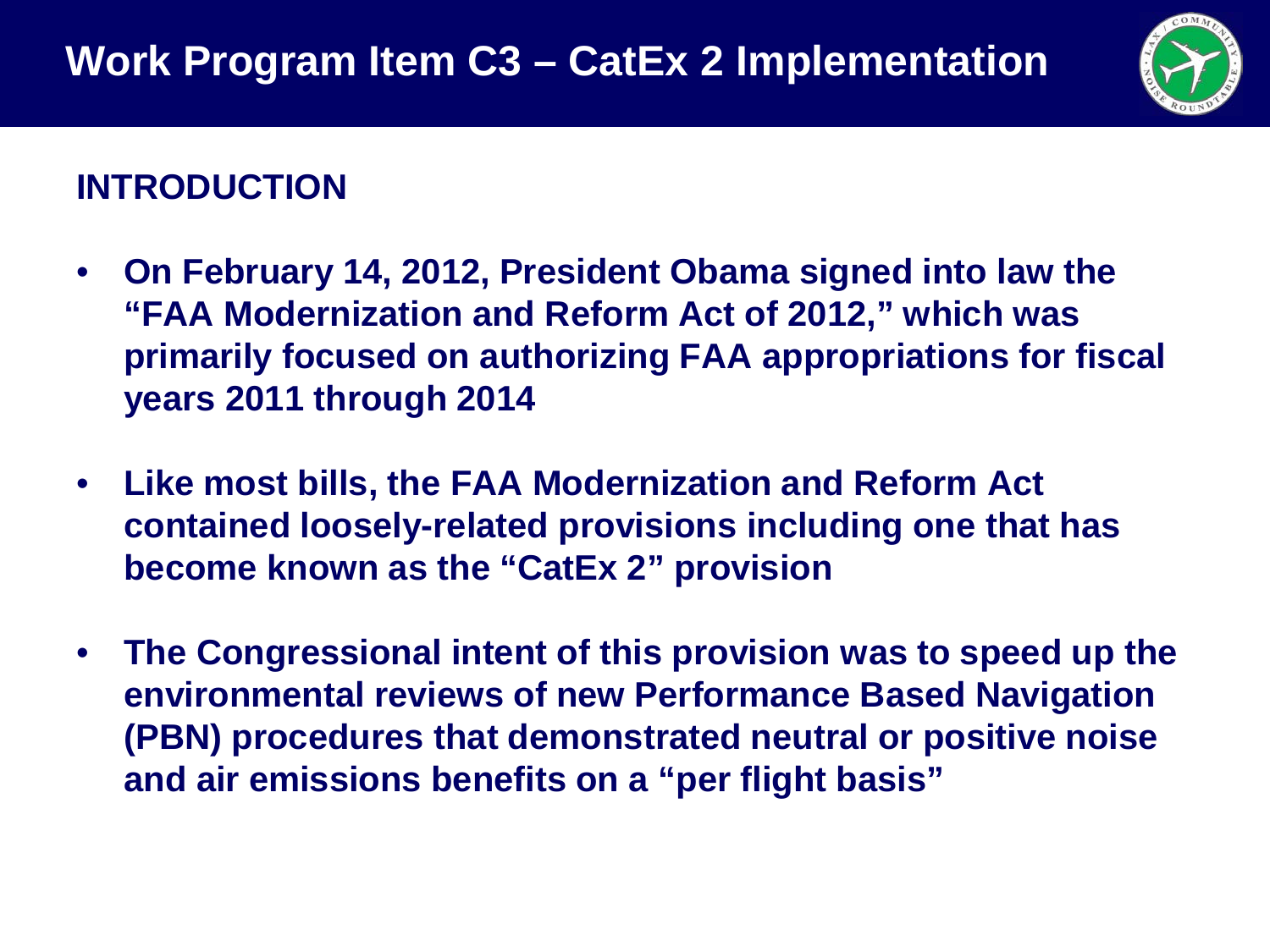

#### **INTRODUCTION**

- **The CatEx 2 provision provided no guidance on how FAA was to implement this new type of Categorical Exclusion within the existing regulations and guidance documents that assess noise exposure on a cumulative or annual-average basis (i.e., DNL or CNEL)**
- **After trying and failing to find a way forward on its own, FAA asked for help from the Radio Technical Commission for Aeronautics (RTCA)**
- **RTCA established a CatEx 2 Task Group composed of a broad range of interests to conduct research and recommend a possible solution**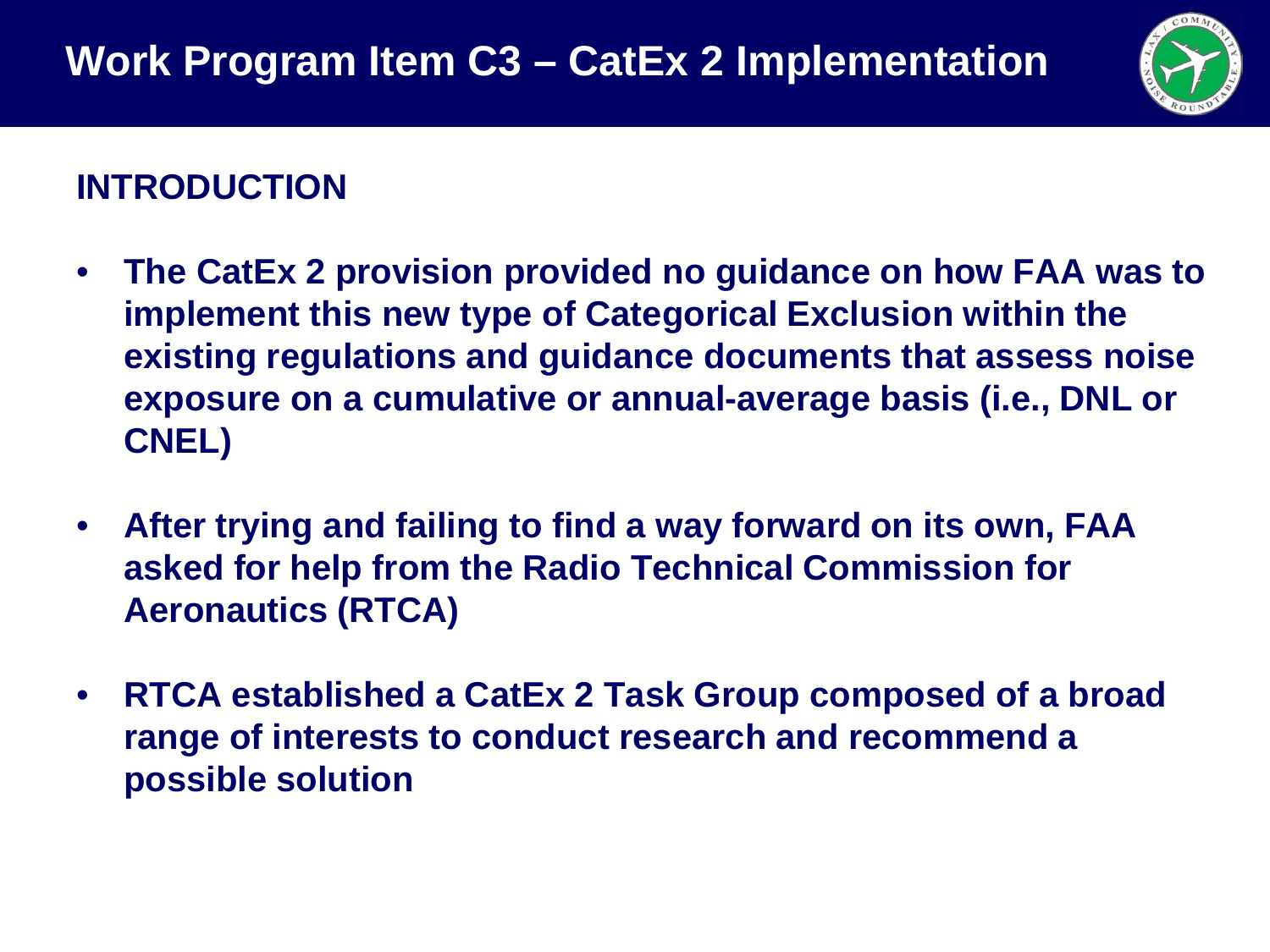

#### **CATEX2 TASK GROUP MEMBERS**

Dan Allen, **Federal Express** Fred Bankert, **MITRE** Andy Cebula, **RTCA** Perry Clausen, **SW Airlines**  Mel Davis, **NATCA** Mary Ellen Eagan, **HMMH**  Margaret Jenny, **RTCA** Nate Kimball, **PANYNJ** Sandy Lancaster, **DFW** Chad Leqve, **MSP** Robert Luhrs, **Raytheon Systems** Lourdes Maurice, **FAA (SME)** Dennis McGrann, **N.O.I.S.E.**

Dan McGregor, **The Boeing Company**  Glenn Morse, **United Airlines \*Katherine Preston, ACI - NA**  Leslie Riegle, **AIA** TJ Schulz, **Airport Consultants Council**  Bill Sears, **FAA (Observer)** Ken Shapero, **GE Aviation**  Scott Tatro, **LAWA** Emily Tranter, **N.O.I.S.E .** Travis Vallin, **jviation \*Nancy Young, A4A**

#### **\*Co-Chairs**

Source: CatEx2 Task Group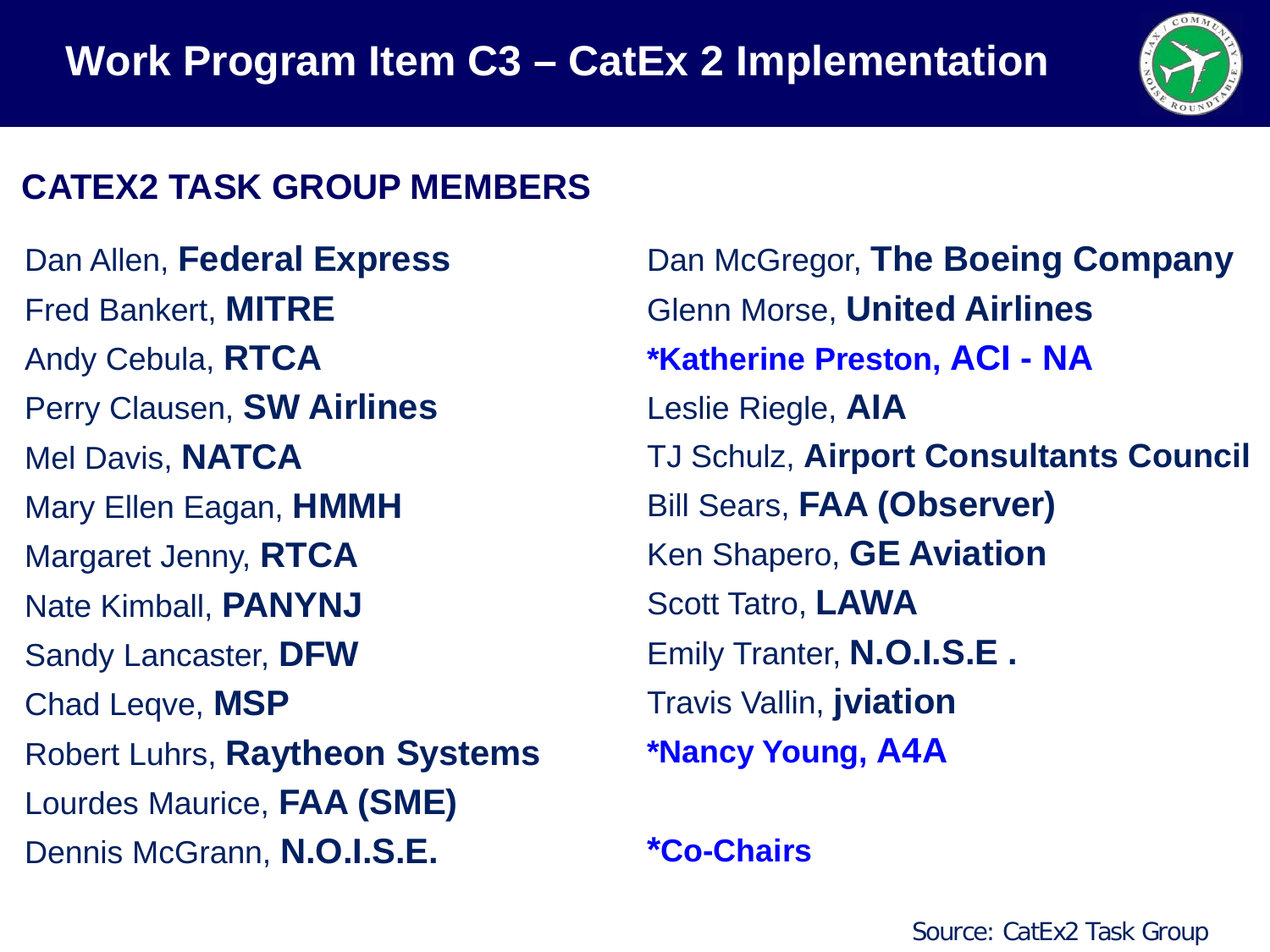

# **CATEX DEFINITION**

- **The National Environmental Policy Act (NEPA) provides for the use of a Categorical Exclusion or CatEx when a proposed action will not cause a significant impact to the environment**
- **FAA's guidance for implementing NEPA, FAA Orders 1050.1E and 5050.4B, list a number of actions that may be Categorically Excluded from detailed environmental review (i.e., an EA or EIS)**
- **Although FAA's CatExes for airspace/procedure changes typically have some form of internal documentation, there is no requirement for public outreach**
- **As a result, actions that receive a CatEx may be implemented with little or no public notice or input**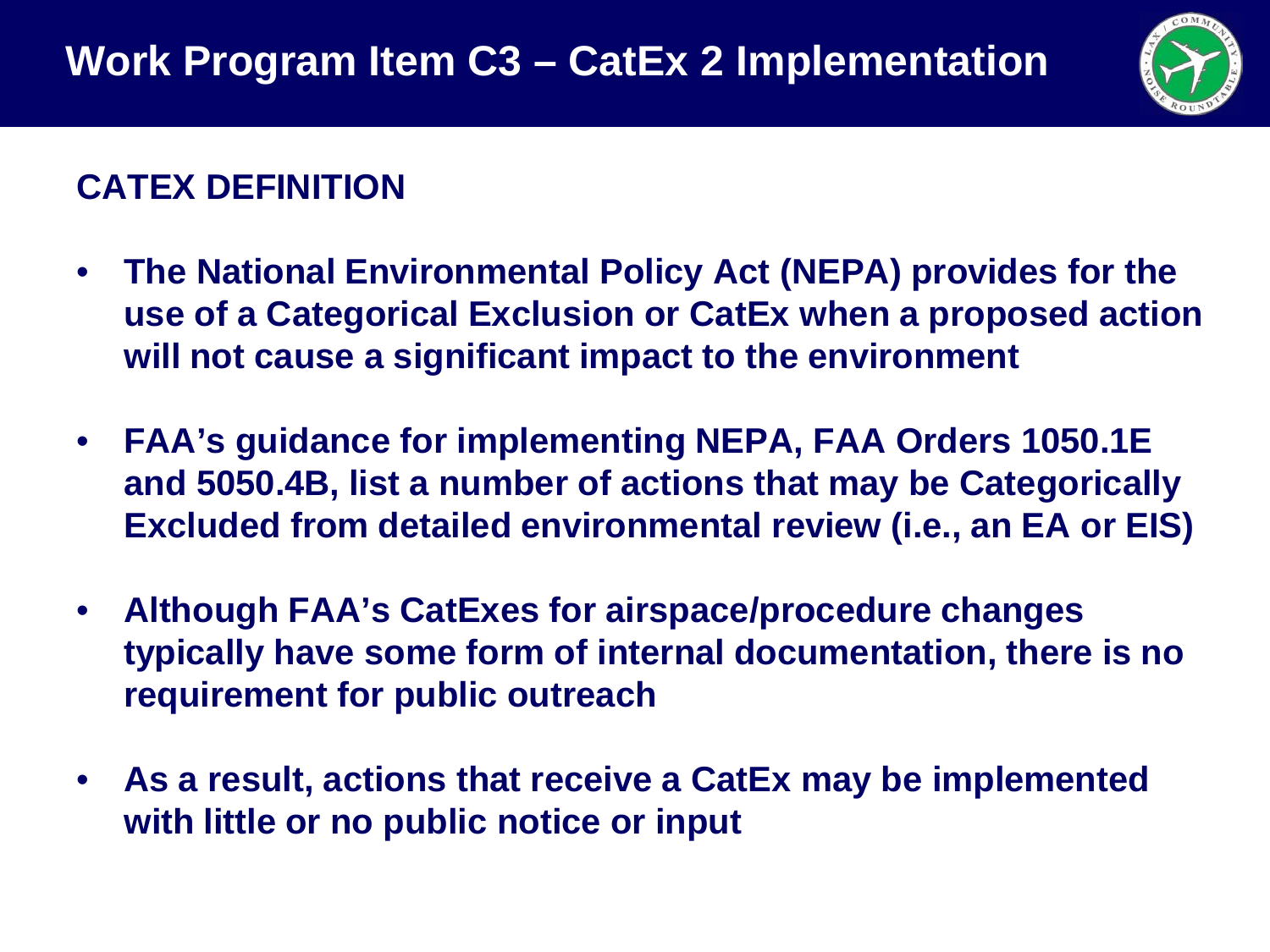

## **CONCEPT**

- **The concept behind a CatEx is to avoid spending time and money on exhaustive environmental analyses that are unnecessary given the nature of a proposed action**
- **For example, developing a GPS approach procedure that directly matches a current published instrument approach procedure in both location over the ground and altitudes/speed restrictions will cause no new environmental impacts. Therefore, a CatEx is appropriate for this example**
- **However, a new Performance Based Navigation (PBN) approach that places new flight tracks over noise sensitive areas may require further environmental analysis in the form of an Environmental Assessment or Environmental Impact Statement**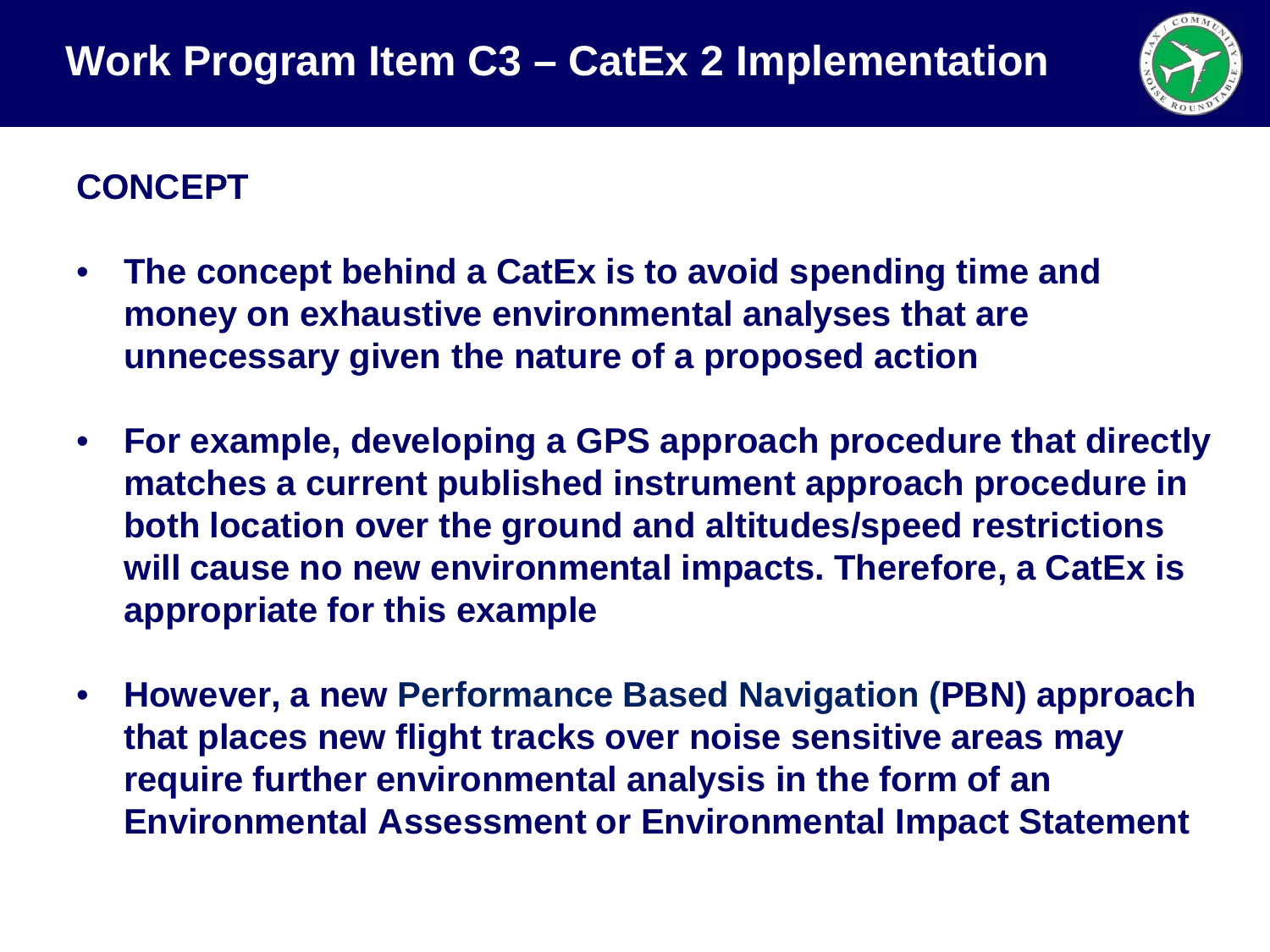

# **CATEX2 TASK GROUP ACTIONS**

- **Determined and reached consensus agreement on the scope of the task that guided the process of deliberations and subsequent outcome of Task Group recommendation**
- **Reviewed Congressional language and associated reports and met with key Congressional staff, considered the intent of the CatEx 2 language and what it was designed to achieve**
- **Developed baseline, high-level understanding of NEPA and FAA noise modeling and assessment**
- **Reviewed FAA analysis work on implementation of the CatEx 2 language**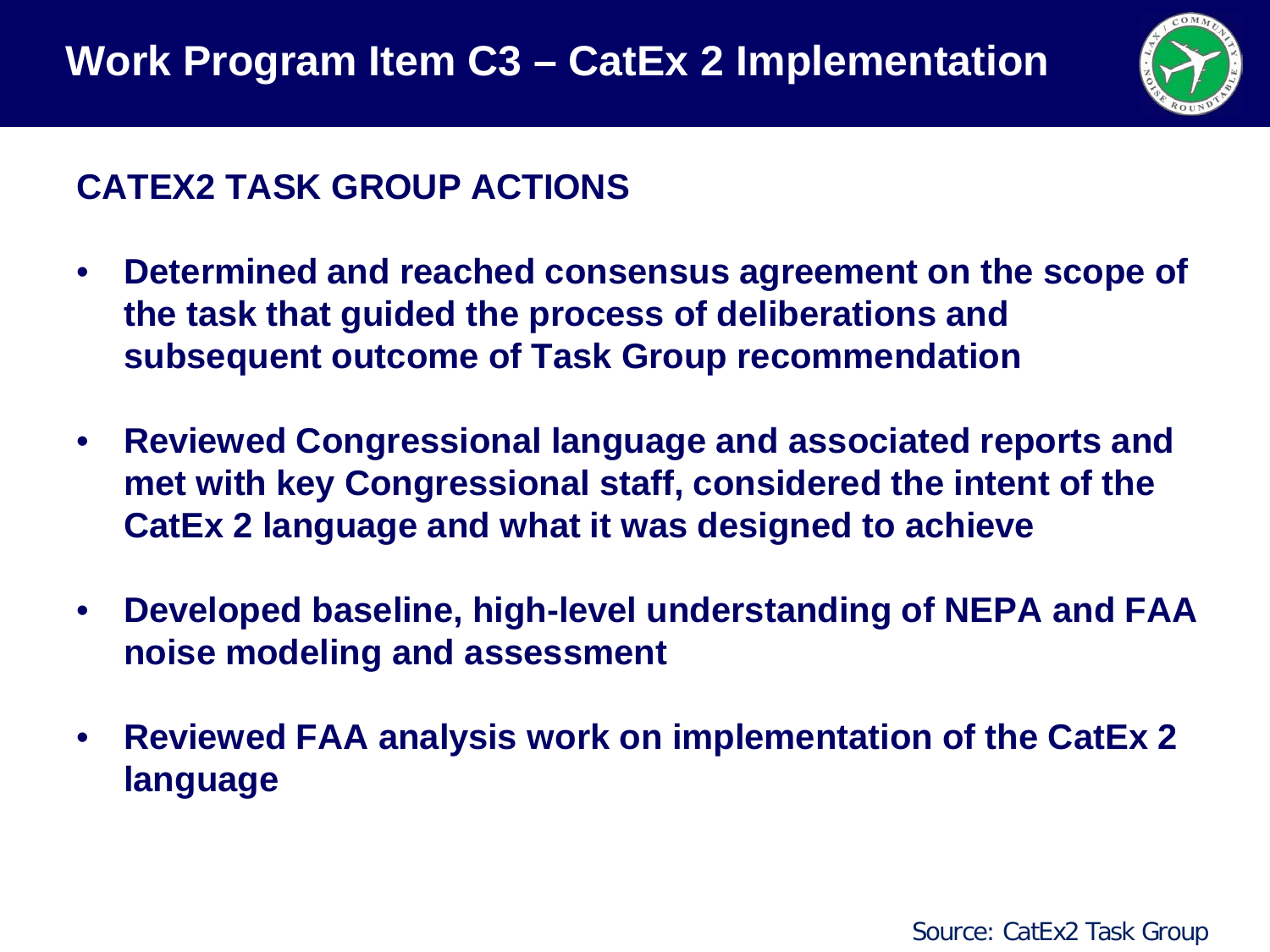

## **CATEX2 TASK GROUP ACTIONS**

- **Evaluated other possible approaches to implementing "per flight" noise measurement techniques to implement CatEx 2 provision**
- **Developed a unanimous recommendation: the "Net Noise Reduction Method" or NNR Method**

Source: CatEx2 Task Group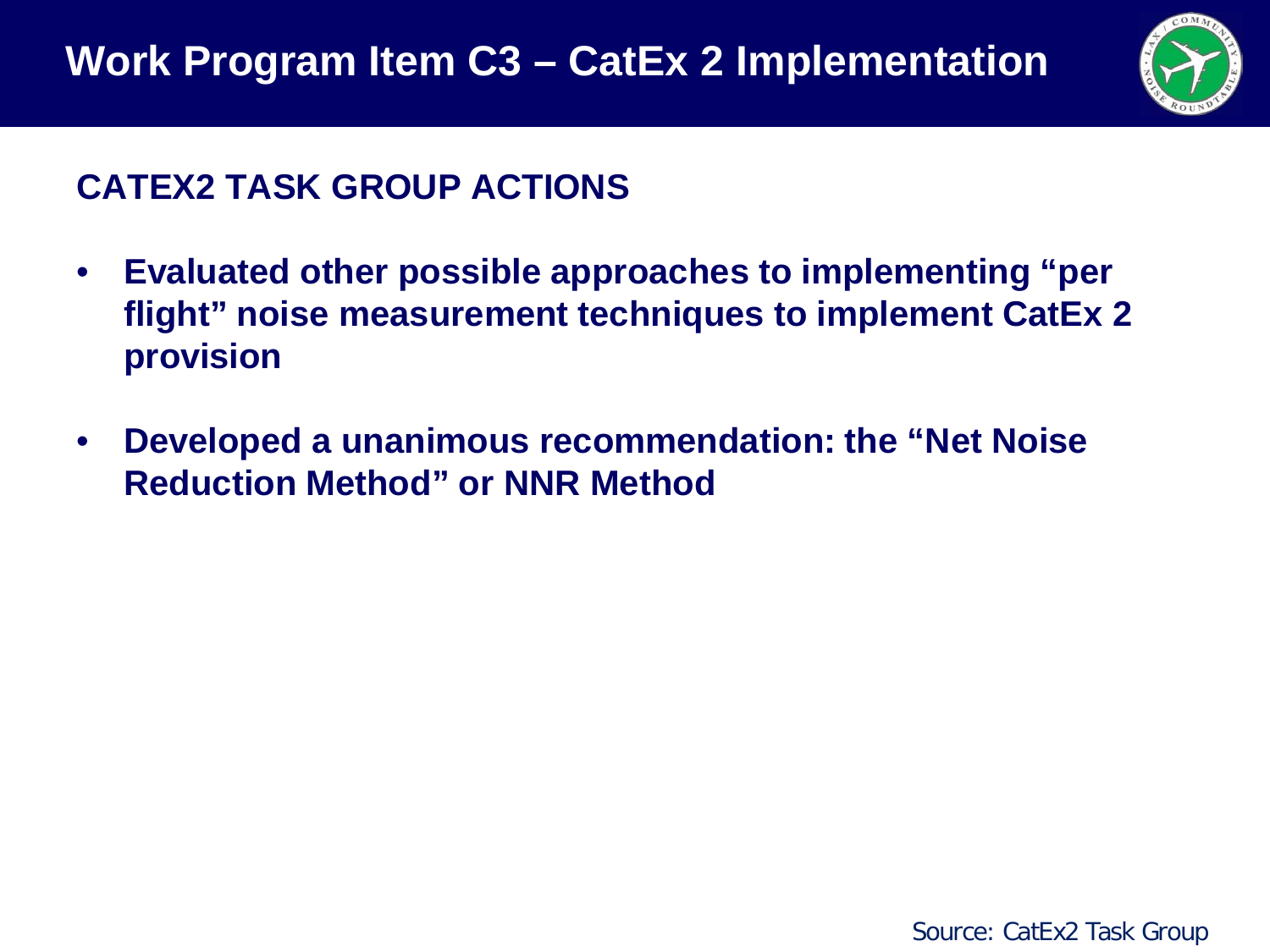

#### **NNR METHOD**

- **Step 1. Determine noise-sensitive "area of concern", Day/Night Average Sound Level (DNL) 45 decibels (dB) and above:**
	- **FAA Order 1050.1E calls for noise screening to evaluate changes in DNL down to DNL 45 dB**
	- **FAA also suggests DNL 45 dB is lower limit of FAA noise models/tools computational reliability**
- **Step 2. Determine change in number of people exposed to noise in DNL bands on an average per-flight basis, by Detailed Grid Computations, comparing an existing procedure to proposed a procedure at noise-exposed locations**
	- **Uses DNL as metric (i.e., consistent with FAA policy), to construct a "procedure-specific DNL" (reflecting noise from particular procedures)**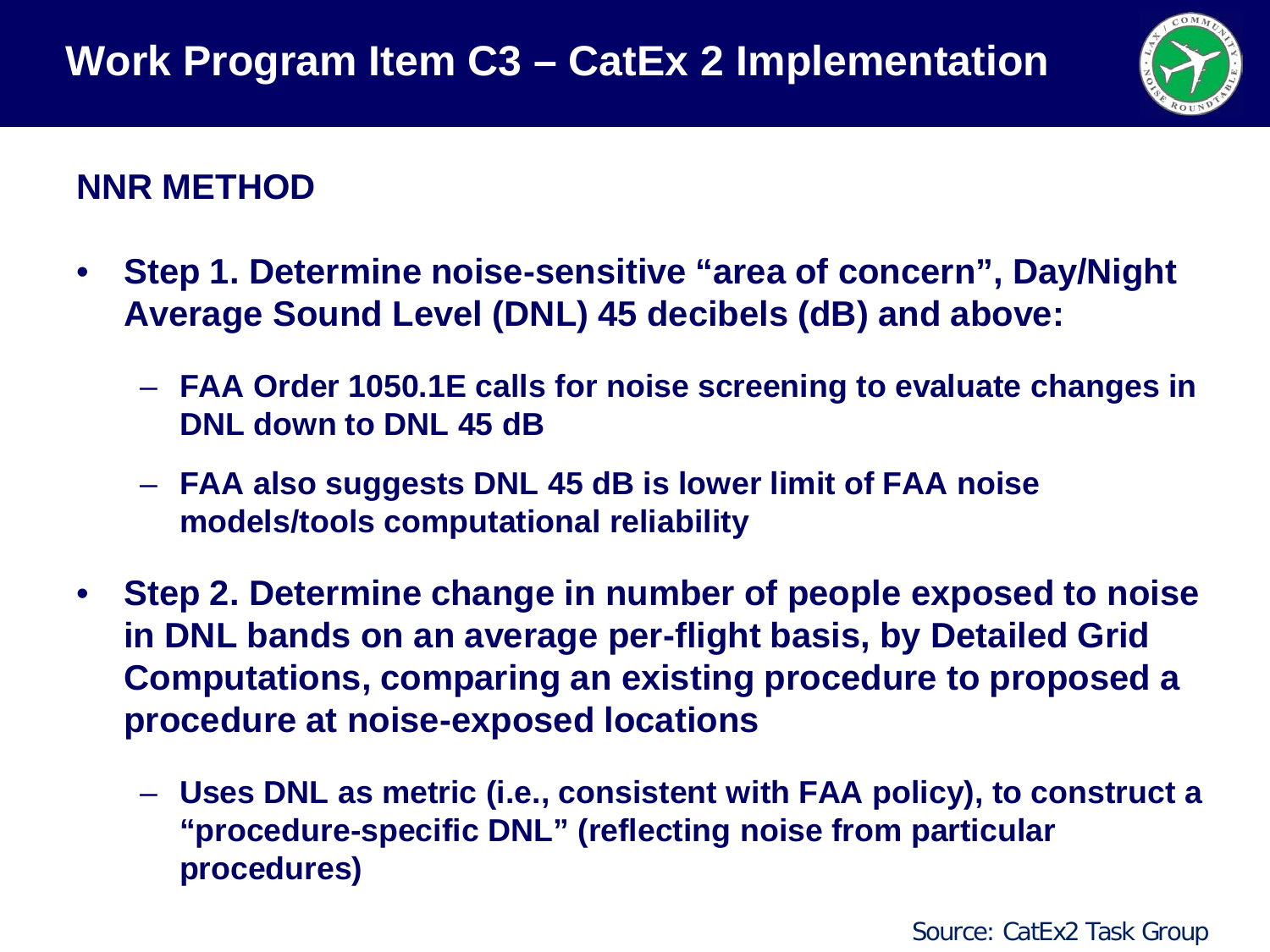

#### **NET NOISE REDUCTION METHOD**

• **Application of Steps 1 and 2 would fill in this table:**

|                            | <b>Number of people exposed to DNL Level with new PBN</b><br>procedure versus existing procedure |                                                                            |                                                                            |
|----------------------------|--------------------------------------------------------------------------------------------------|----------------------------------------------------------------------------|----------------------------------------------------------------------------|
| <b>DNL</b><br><b>Level</b> | <b>Number of People</b><br><b>Exposed under New</b><br><b>Procedure INCREASES</b>                | Number of People<br><b>Exposed under New</b><br><b>Procedure DECREASES</b> | Number of People<br><b>Exposed under New</b><br><b>Procedure UNCHANGED</b> |
| >65                        |                                                                                                  |                                                                            |                                                                            |
| $ 60 - 65 $                |                                                                                                  |                                                                            |                                                                            |
| 45-60                      |                                                                                                  |                                                                            |                                                                            |
| Total                      |                                                                                                  |                                                                            |                                                                            |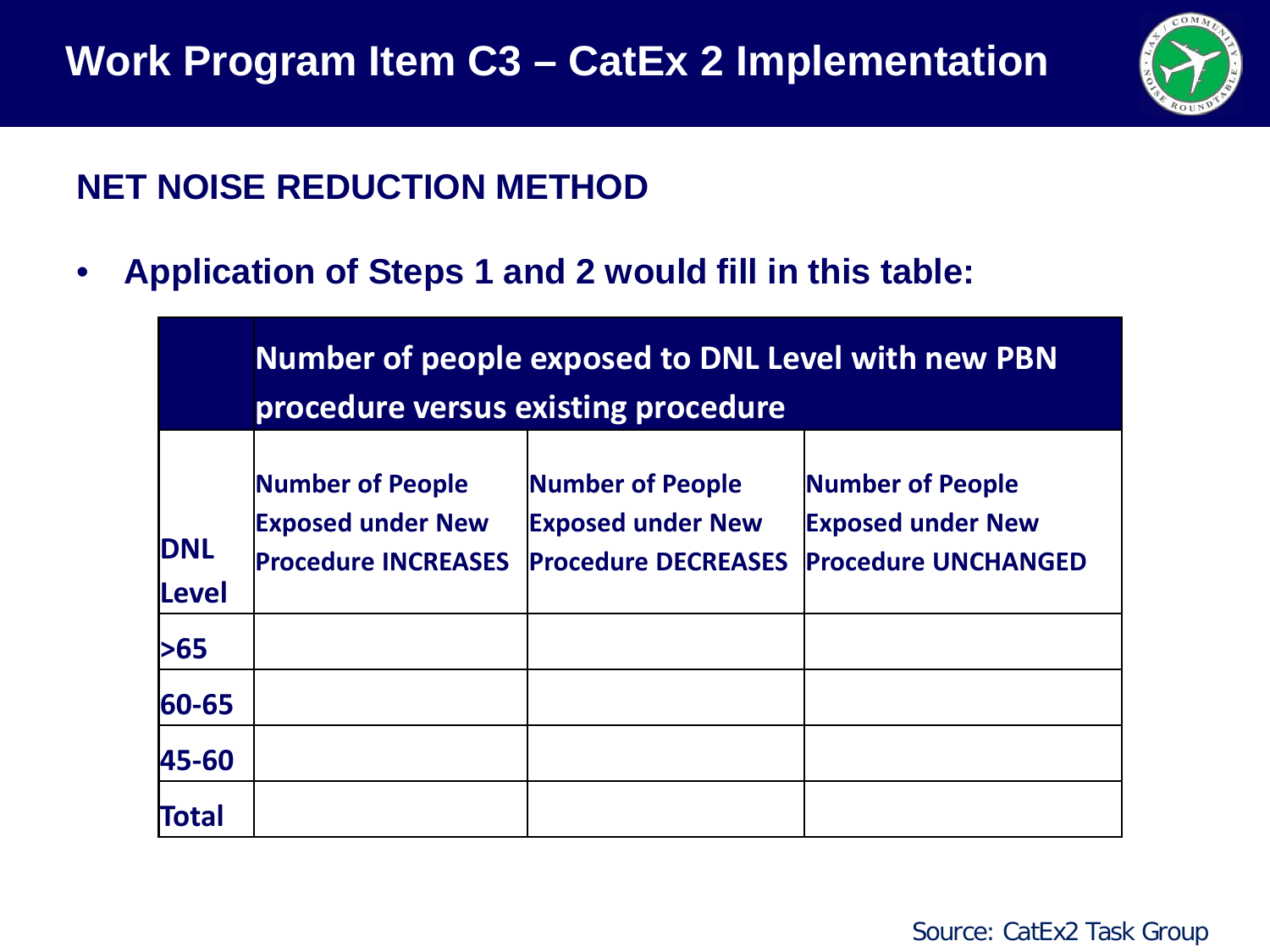

#### **NET NOISE REDUCTION METHOD**

- **Step 3. If net number of people exposed to noise overall decreases and number of people in the DNL 65 dB contour band decreases (or does not increase), the PBN procedure qualifies for CatEx 2**
	- **If the net number of people exposed to noise overall decreases, but the number of people in the DNL 65 dB contour increases, FAA should consider also whether the increase in noise exposure in the DNL 65 dB contour has a "significant impact"**
	- **"Significant impact" is considered to be a 1.5 dB noise increase or greater in the DNL 65 dB contour**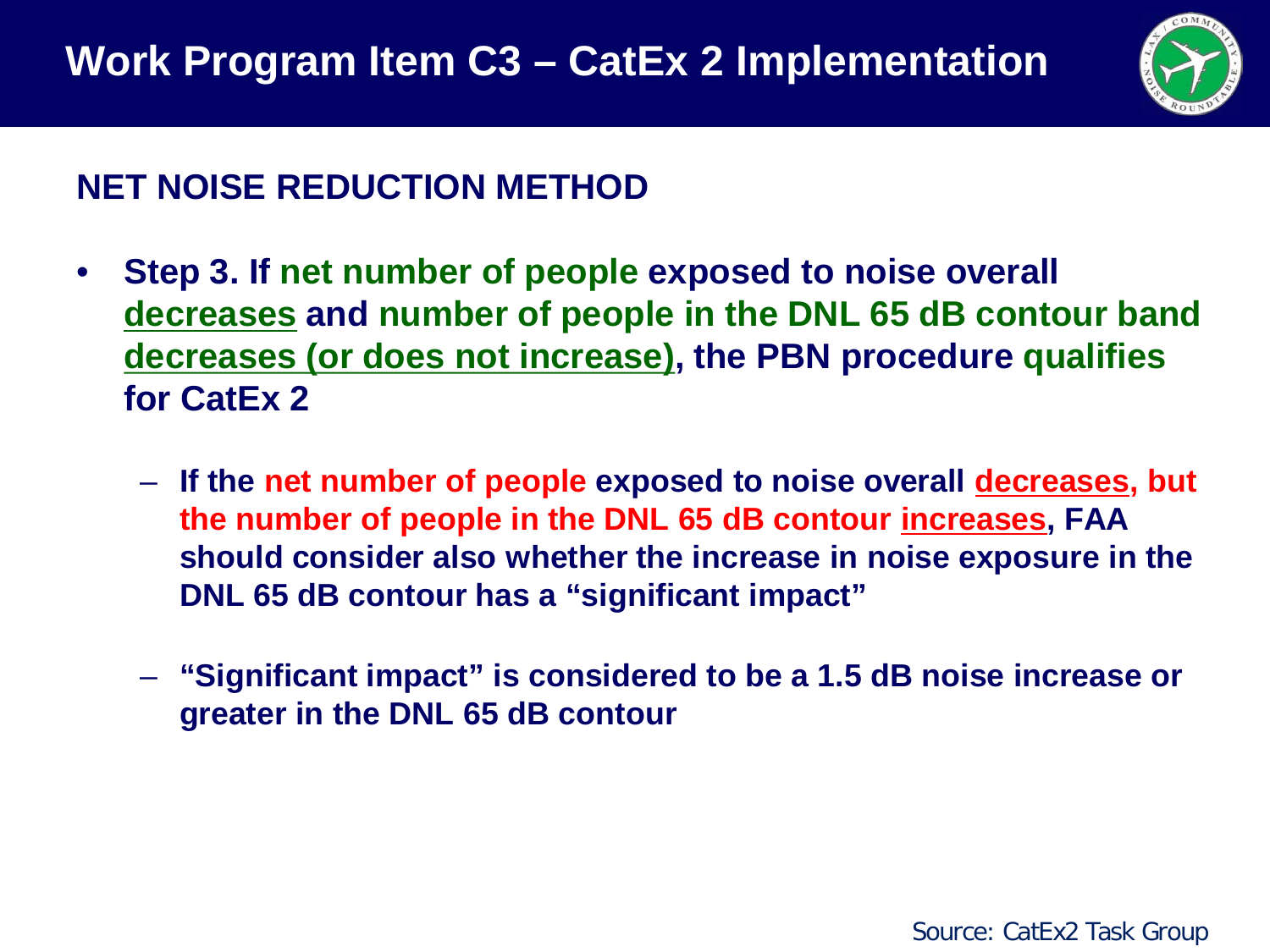

## **OTHER KEY TASK GROUP FINDINGS**

- **The FAA's existing noise screening tools can be used to implement the NNR Method**
- **The NNR Method can be applied to a single procedure or multiple procedures**
- **Undertaking the analysis to support CatEx 2 may take more time than the analysis to support other Categorical Exclusions**
	- **The analysis to support other Categorical Exclusions averages approximately 2 months**
	- **The analysis to support a CatEx 2 could take, on average, approximately 3-4 months – much less time than a typical EA (18 months)**
- **Stakeholder coordination is important**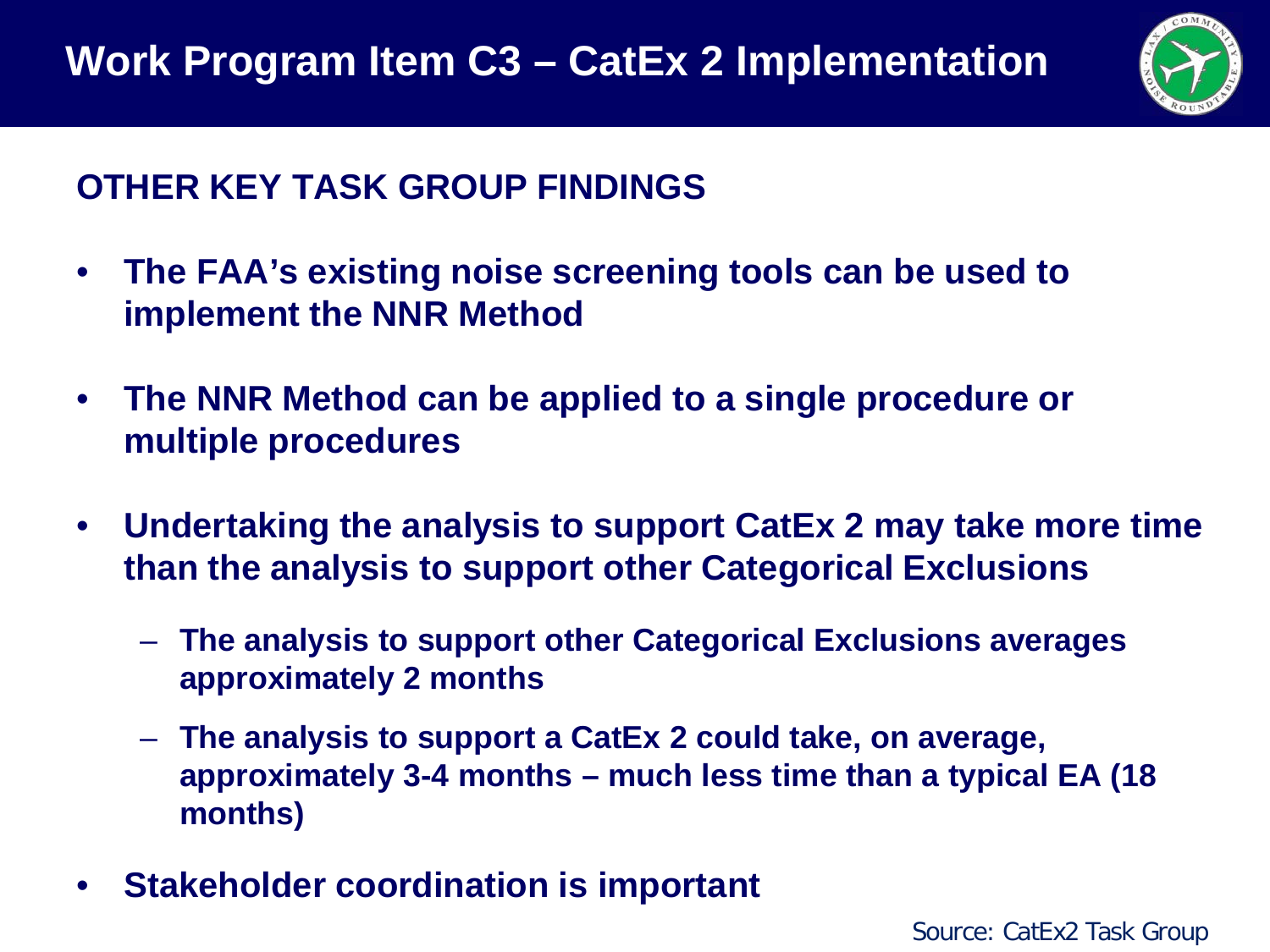

# **THE FAA IS SEEKING PUBLIC INPUT ON THE NNR METHOD**

- **On August 19, 2014, the FAA published a notice in the Federal Register seeking public input on the NNR Method and alternate methods developed by FAA**
- **FAA also used the NNR methodology to test a "noise change" and "population-weighted noise change" approach**
- **The noise change and population-weighted noise change approaches are similar to the NNR method, but focus on changes in noise level rather than changes in numbers of people exposed**
- **FAA's results using the alternate methods were similar to the Task Group results, but more fully explained the changes in DNL**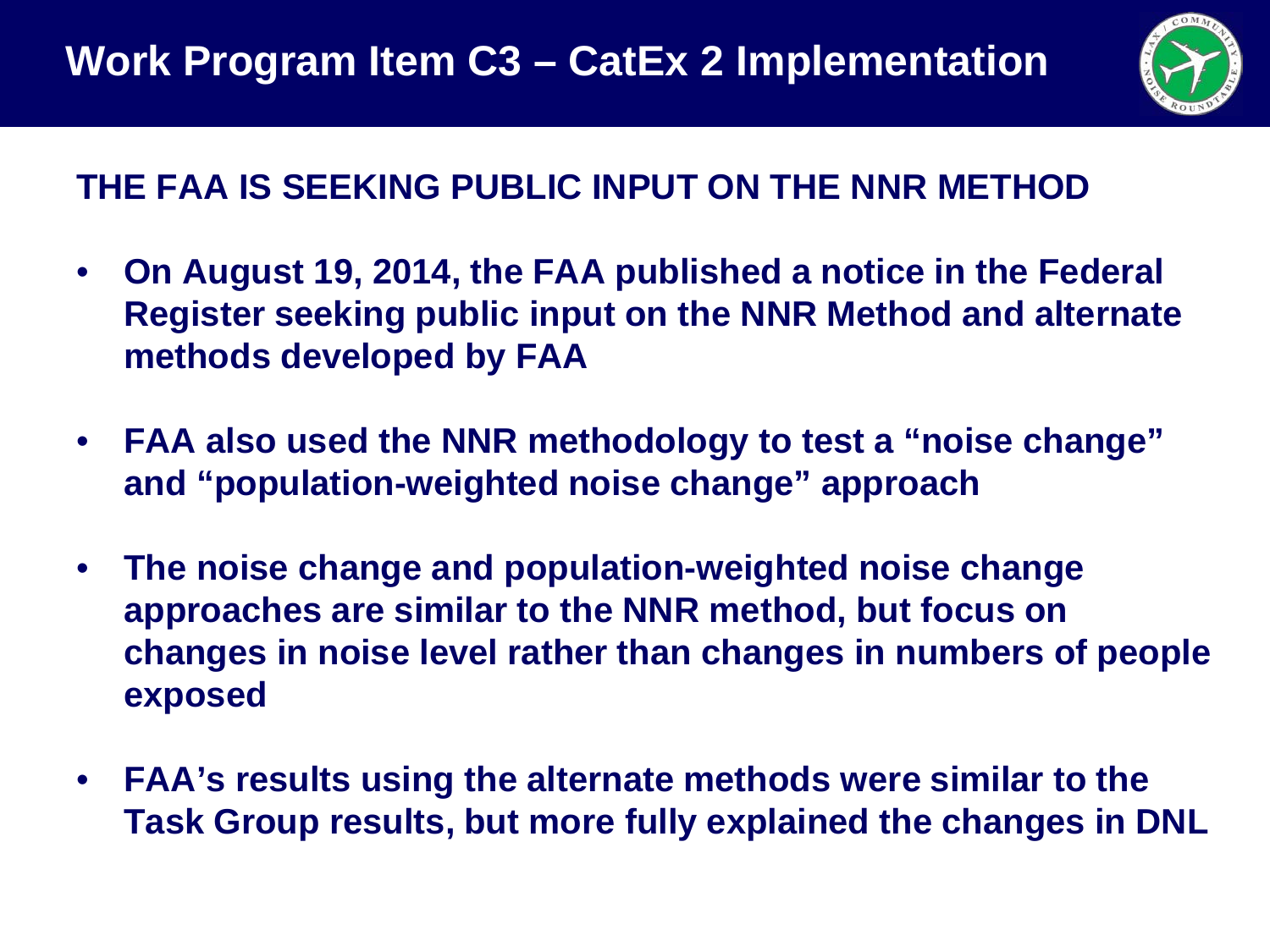

# **THE FAA IS SEEKING PUBLIC INPUT ON THE NNR METHOD**

- **The FAA is seeking input to these specific questions:**
	- **1) The extent to which FAA should rely on the NNR Method to determine measureable reductions in noise on a per flight basis**
	- **2) The appropriateness of determining that there is a measurable reduction in noise if people receiving a noise decrease outnumber the people receiving an increase, but the noise decrease is small compared to the noise increase**
	- **3) Different approaches to a net noise reduction methodology (i.e., population change, noise change, population weighted noise change), and whether the selection of one approach over another is preferred and increases public understanding**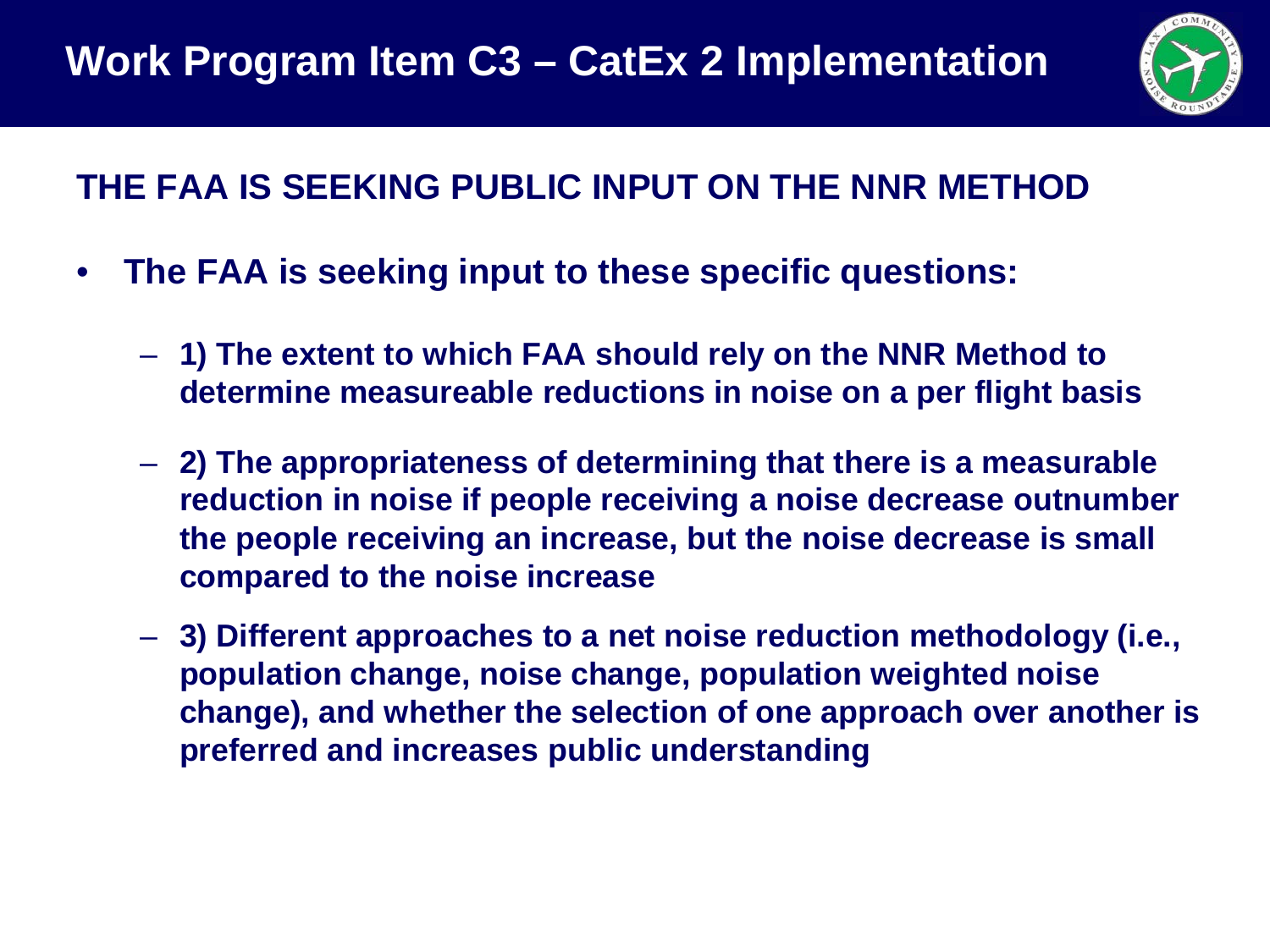

# **THE FAA IS SEEKING PUBLIC INPUT ON THE NNR METHOD**

- **The FAA is seeking input to these specific questions:**
	- **4) The extent to which a mix of noise increases and decreases could support a determination of measurable noise reduction, especially when reductions at lower noise levels outweigh increases at higher noise levels, and whether an alternative approach that would require reductions in all three noise exposure bands to support use of the CatEx should be used**
	- **5) Whether a significant noise impact threshold test should be used; and if so, if it should be used only when there is a net increase in people exposed to noise at DNL 65 dB and above, or if it should be used when there is any increase in the number of people exposed to noise at DNL 65 dB and above – even if there is a net population benefit at that level**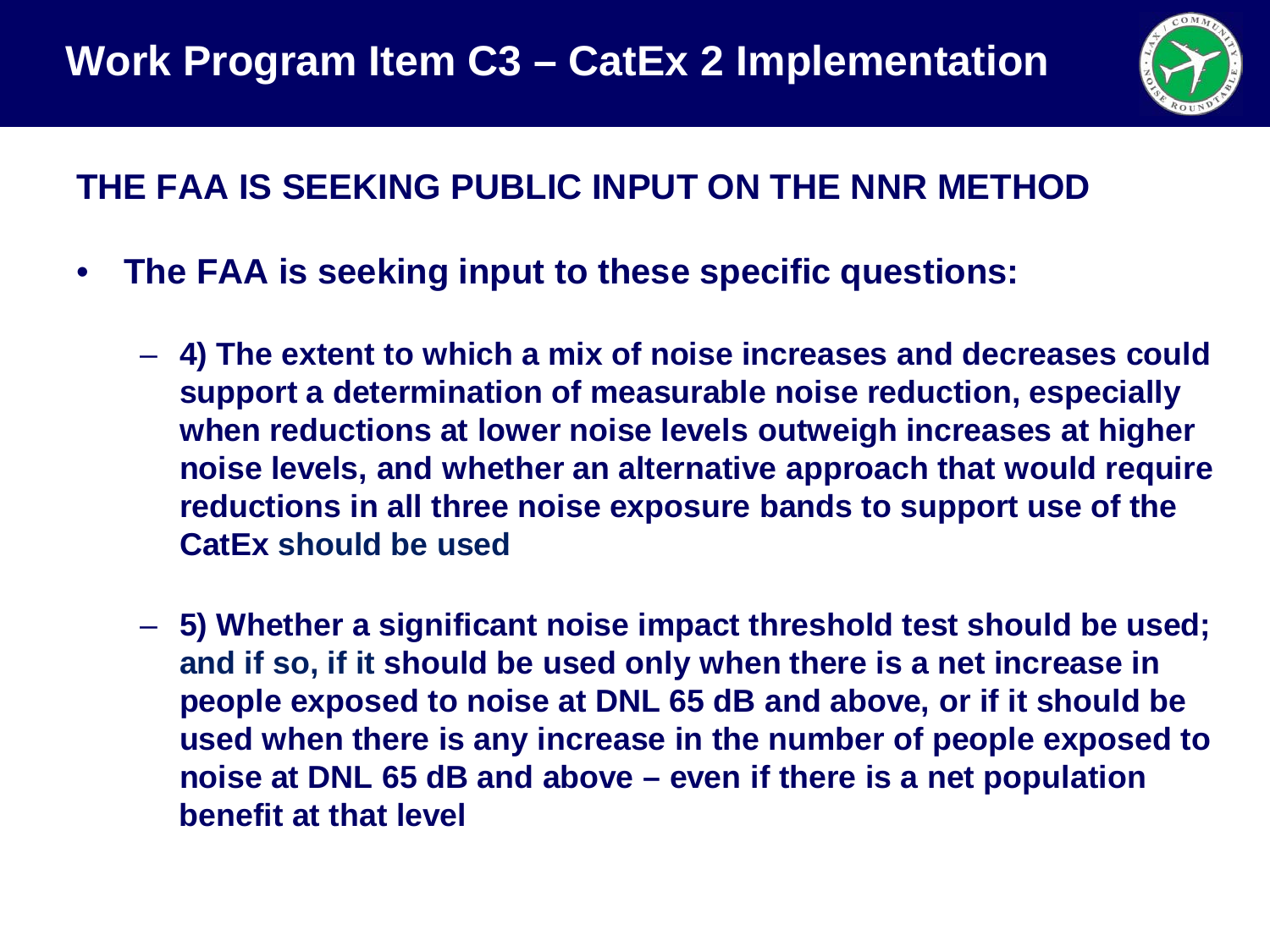

# **POSSIBLE AREAS OF CONCERNS FOR THE LAX ROUNDTABLE**

- **Use of the CatEx2 provision, may result in some PBN changes being adopted without public input even though some noise sensitive uses may experience increased noise exposure**
- **The NNR method could result in the shifting of noise from one community to another, which is contrary to the Roundtable's By-Laws, which state that the Roundtable will ". . .recommend courses of action to LAWA, the FAA, or other responsible entity that could reduce noise over affected communities without shifting noise from one community to another."**
- **As proposed, an exceedance of the 65 CNEL impact threshold could occur using the NNR Method, but a CatEx still could be granted as long as the total change in population is neutral or shows a decrease**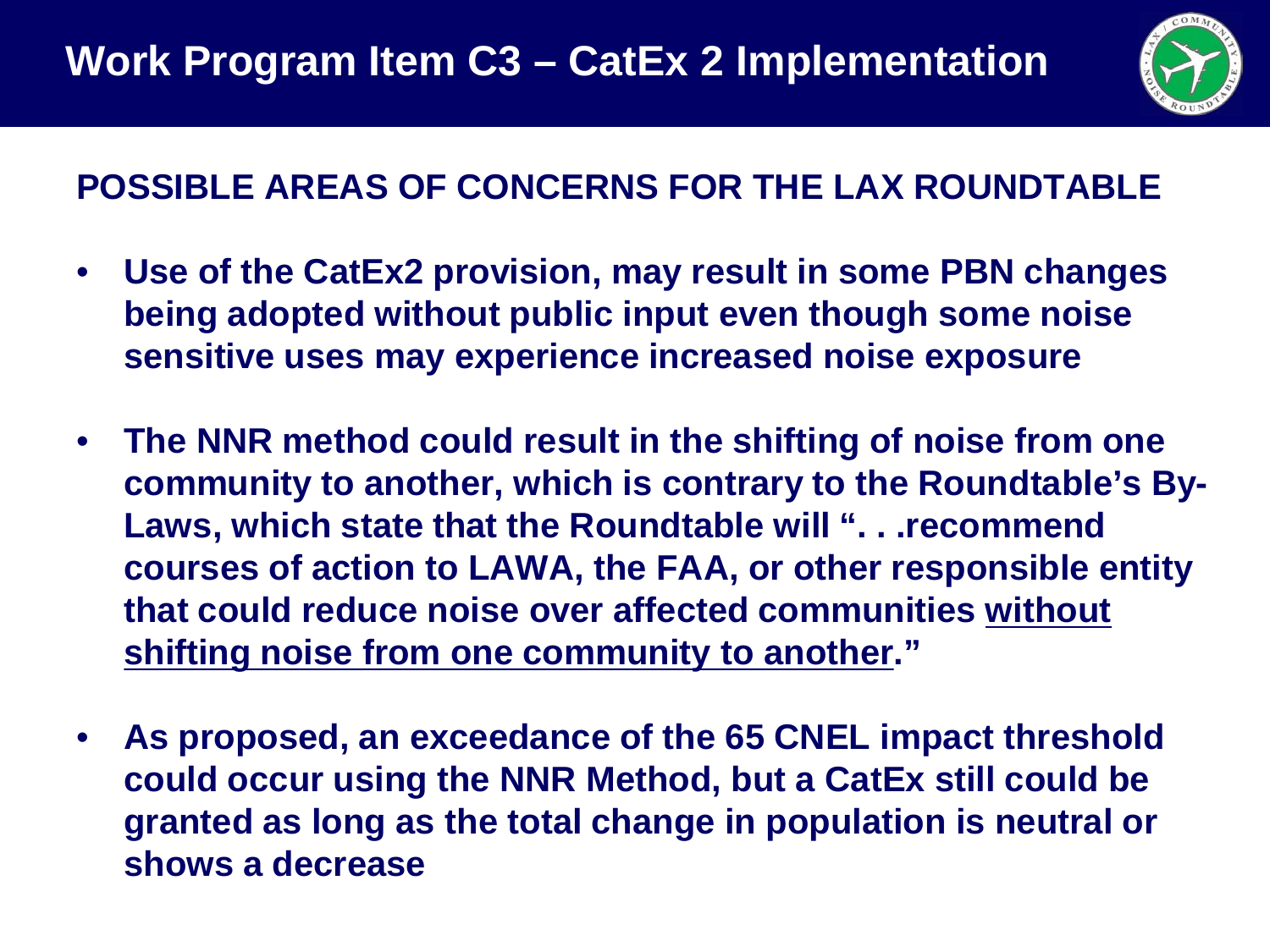

# **HOW TO SUBMIT YOUR COMMENTS TO FAA**

- **Submit comments identified by "Docket Number FAA-2014-0510" using one of the following methods:**
	- **Online using The Federal eRulemaking Portal at: http://www.regulations.gov**
	- **By mail to Docket Operations, M-30; US Department of Transportation, 1200 New Jersey Avenue SE, Room W12-140, West Building Ground Floor, Washington, DC 20590-0001**
	- **By FAX to Docket Operations at 202-493-2251**
- **The deadline for submitting comments is September 18, 2014**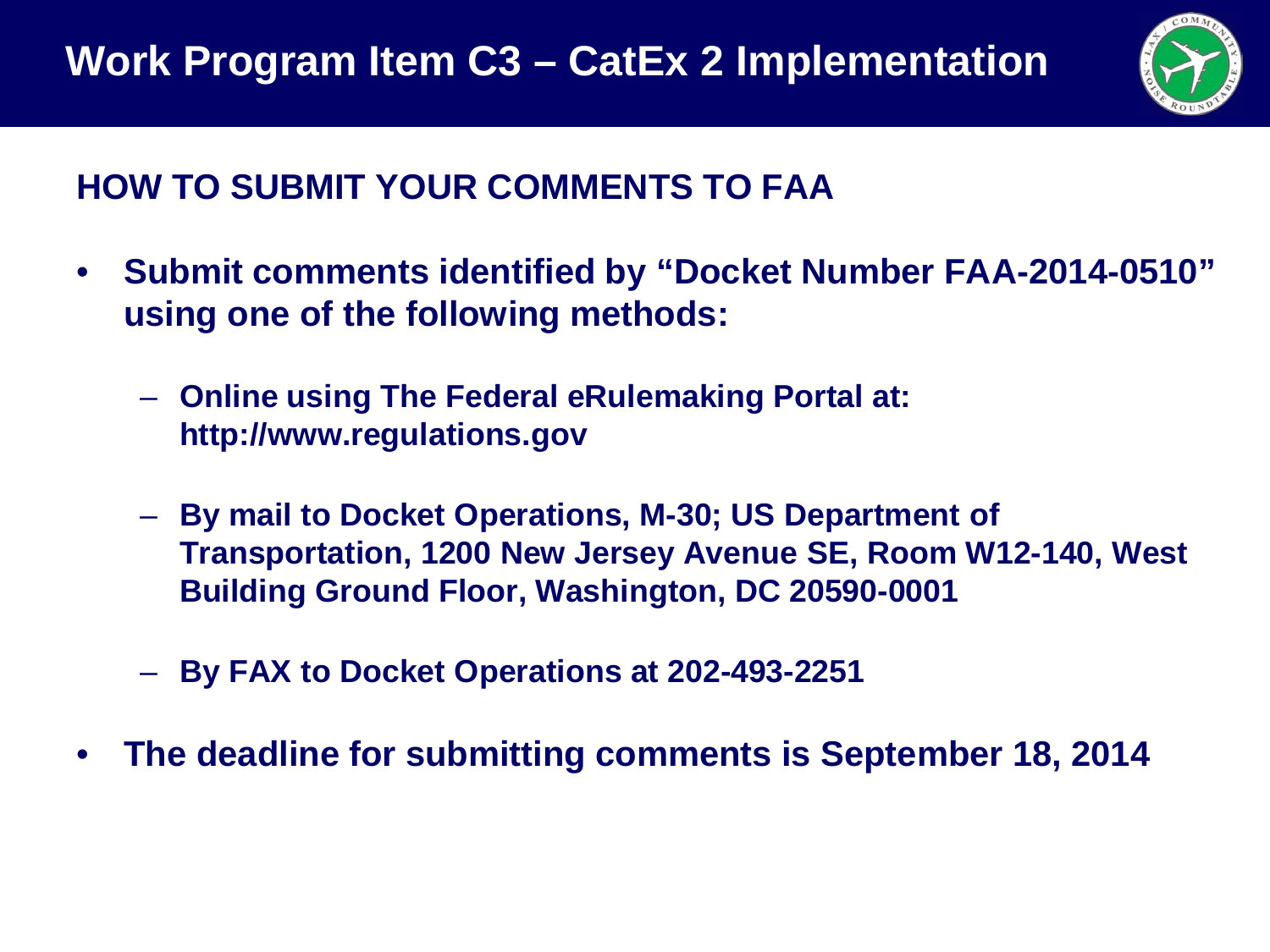

## **IN SUMMARY**

- **CatEx2 is intended to expedite the environmental approval of PBN procedures**
- **Legislation was unclear on assessing noise and air emissions reductions on a "per flight basis"**
- **The NNR Method received unanimous support from diverse interest groups on the CatEx2 Task Group**
- **The FAA is considering the NNR Method and alternative methods for implementing the CatEx2 provision and seeking public comment on it**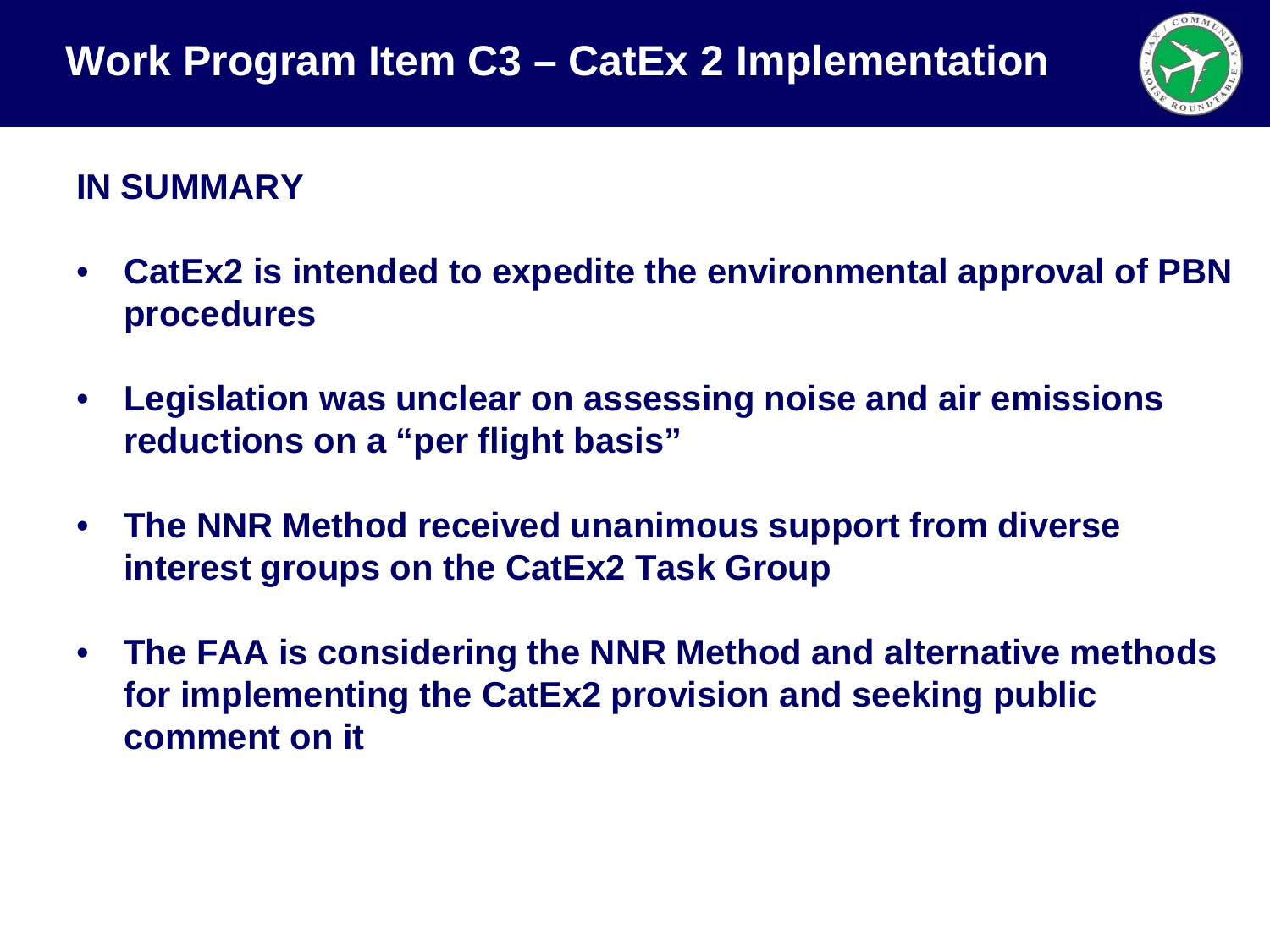

#### **IN SUMMARY**

- **The adoption of the NNR Method and use of the CatEx2 provision could result in:**
	- **shifts in noise from one noise sensitive area to the other;**
	- **exposure of noise sensitive uses to 65 CNEL and greater without mitigation; and**
	- **no opportunity for public input on the proposed changes/effects**
- **The public comment window closes on September 18, 2014**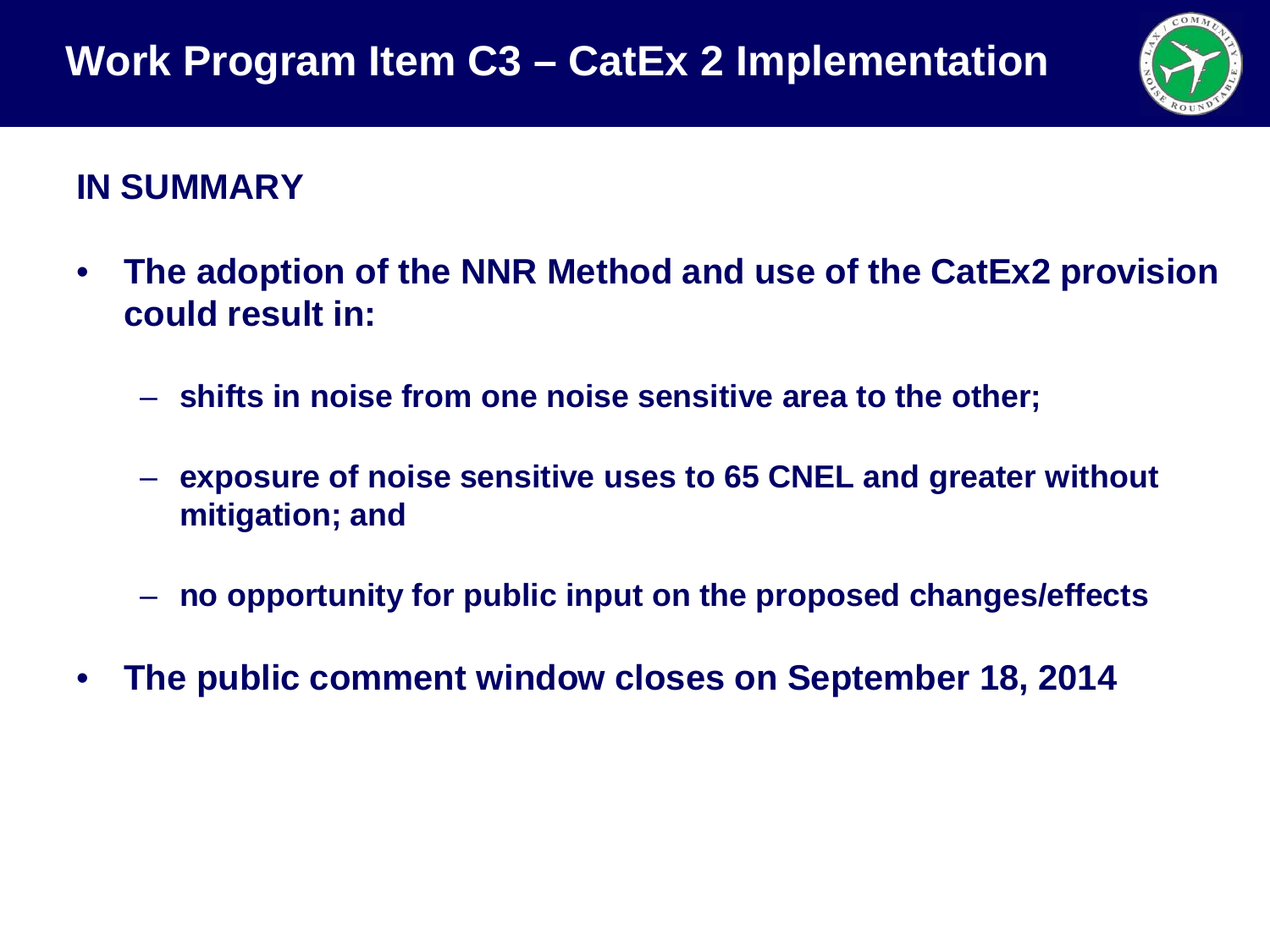

## **RESOURCES**

• **The Federal Register notice is available at: <http://www.gpo.gov/fdsys/pkg/FR-2014-08-19/pdf/2014-19691.pdf>**